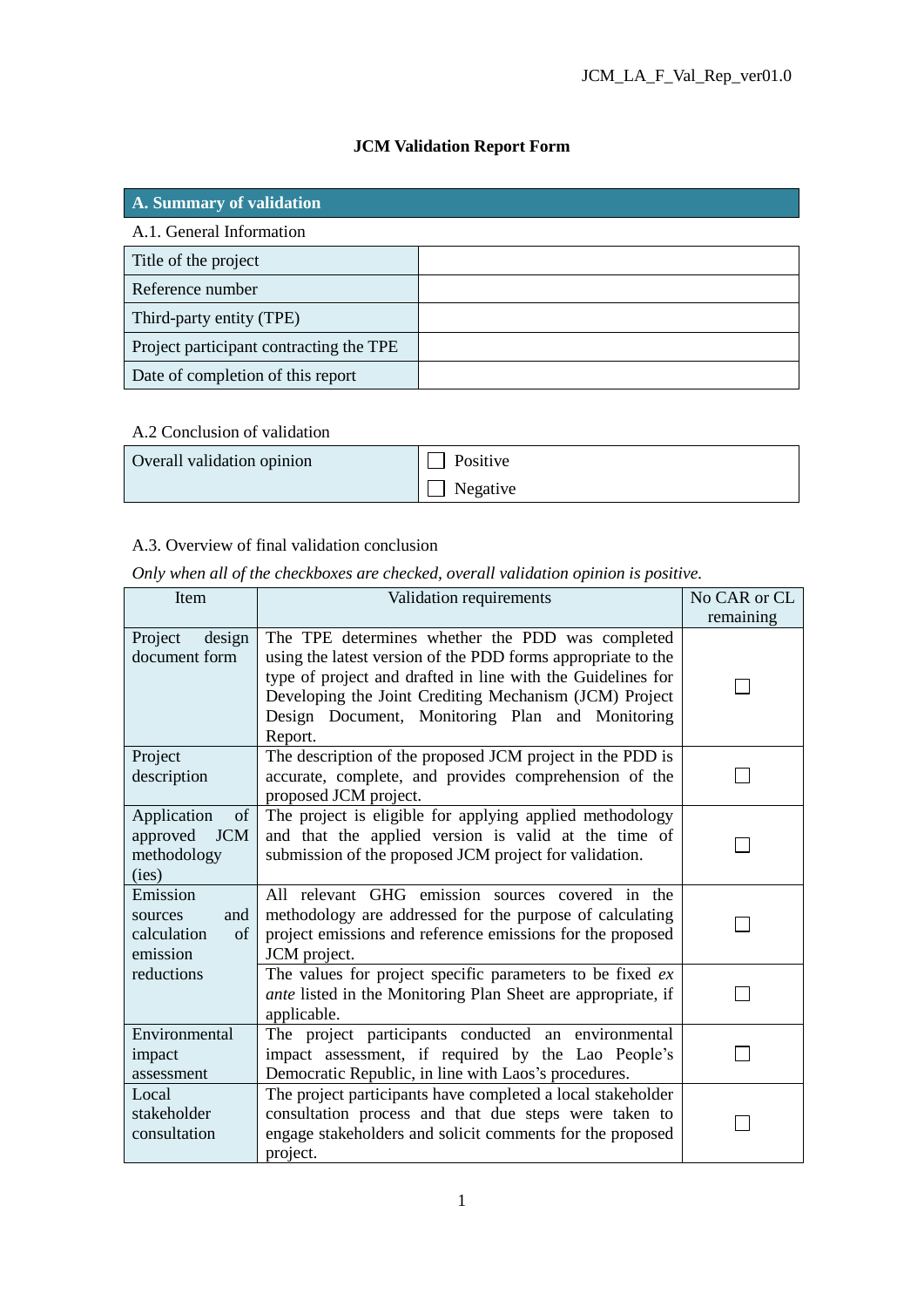| Item                                      | Validation requirements                                                                                                                                                                                                                                                                                                                                                                                                                      | No CAR or CL<br>remaining |
|-------------------------------------------|----------------------------------------------------------------------------------------------------------------------------------------------------------------------------------------------------------------------------------------------------------------------------------------------------------------------------------------------------------------------------------------------------------------------------------------------|---------------------------|
| Monitoring                                | The description of the Monitoring Plan (Monitoring Plan<br>Sheet and Monitoring Structure Sheet) is based on the<br>approved methodology and/or Guidelines for Developing<br>the Joint Crediting Mechanism (JCM) Project Design<br>Document, Monitoring Plan, and Monitoring Report.<br>The monitoring points for measurement are appropriate, as<br>well as whether the types of equipment to be installed are<br>appropriate if necessary. |                           |
| Public inputs                             | All inputs on the PDD of the proposed JCM project<br>submitted in line with the Project Cycle Procedure are<br>taken into due account by the project participants.                                                                                                                                                                                                                                                                           |                           |
| Modalities<br>of<br>communications        | The corporate identity of all project participants and a focal<br>point, as well as the personal identities, including specimen<br>signatures and employment status, of their authorized<br>signatories are included in the MoC.                                                                                                                                                                                                             |                           |
|                                           | The MoC has been correctly completed and duly<br>authorized.                                                                                                                                                                                                                                                                                                                                                                                 |                           |
| Avoidance<br>of<br>double<br>registration | The proposed JCM project is not registered under other<br>international climate mitigation mechanisms.                                                                                                                                                                                                                                                                                                                                       |                           |
| <b>Start</b><br>of<br>operation           | The start of the operating date of the proposed JCM project<br>does not predate January 1, 2013.                                                                                                                                                                                                                                                                                                                                             |                           |

| Authorised signatory: | Mr. $\Box$  | Ms.              |
|-----------------------|-------------|------------------|
| Last name:            | First name: |                  |
| Title:                |             |                  |
| Specimen signature:   |             | Date: dd/mm/yyyy |
|                       |             |                  |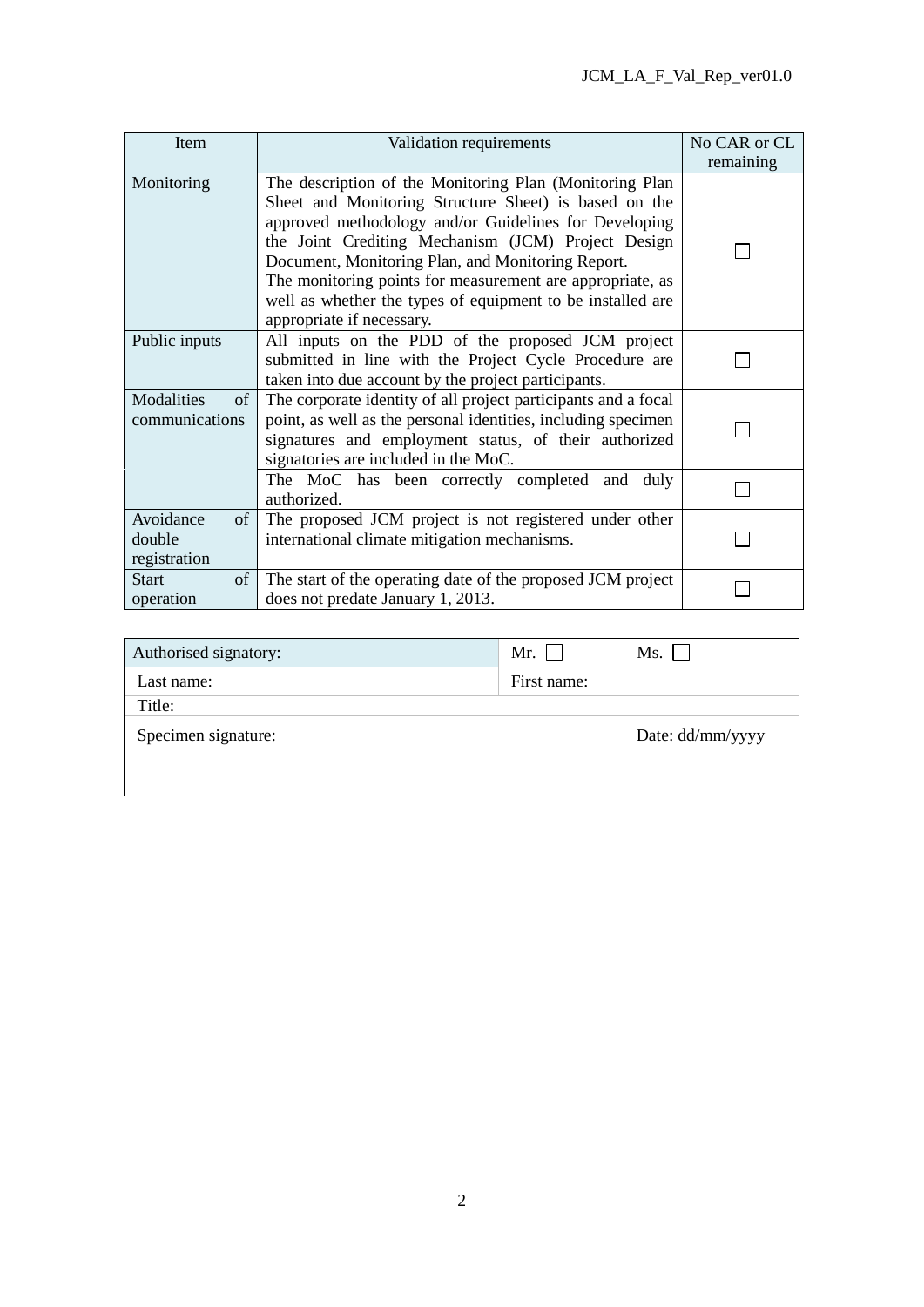#### **B. Validation team and other experts**

|            | Name | Company | Function* | Scheme<br>competence* | Technical<br>competence* | On-site<br>visit |
|------------|------|---------|-----------|-----------------------|--------------------------|------------------|
| Mr.<br>Ms. |      |         |           |                       |                          |                  |
| Mr.<br>Ms. |      |         |           |                       |                          |                  |
| Mr.<br>Ms. |      |         |           |                       |                          |                  |
| Mr.<br>Ms. |      |         |           |                       |                          |                  |

*Please specify the following for each item.*

- *\* Function: Indicate the role of the personnel in the validation activity such as team leader, team member, technical expert, or internal reviewer.*
- *\* Scheme competence: Check the boxes if the personnel have sufficient knowledge on the JCM.*
- *\* Technical competence: Indicate if the personnel have sufficient technical competence related to the project under validation.*

#### **C. Means of validation, findings, and conclusion based on reporting requirements**

C.1. Project design document form

**<Means of validation>**

#### **<Findings>**

*Please state if CARs, CLs, or FARs are raised, and how they are resolved.*

#### **<Conclusion based on reporting requirements>**

*Please state conclusion based on reporting requirements.*

#### C.2. Project description

#### **<Means of validation>**

#### **<Findings>**

*Please state if CARs, CLs, or FARs are raised, and how they are resolved.*

**<Conclusion based on reporting requirements>**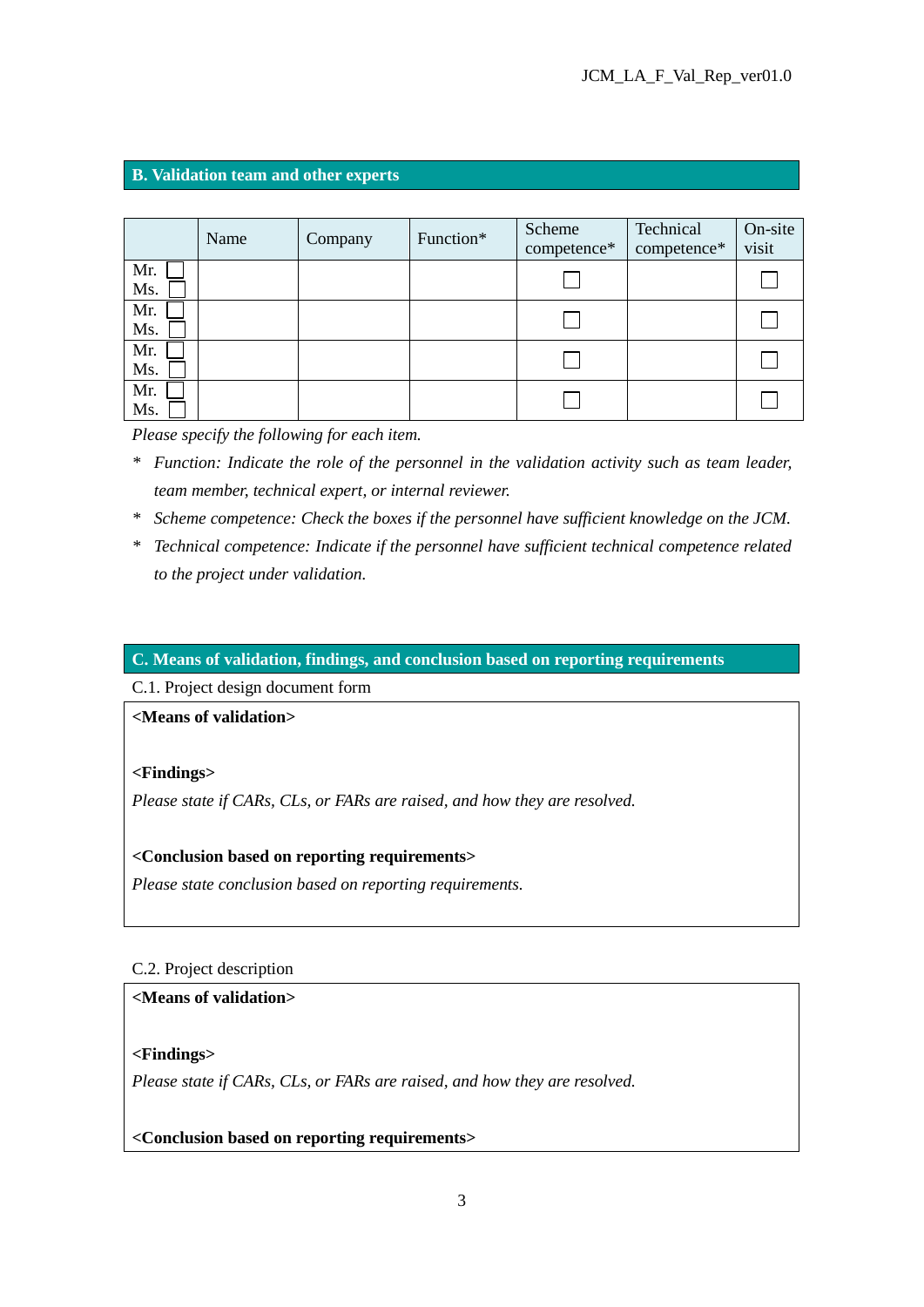*Please state conclusion based on reporting requirements.*

#### C.3. Application of approved methodology(ies)

#### **<Means of validation>**

### **<Findings>**

*Please state if CARs, CLs, or FARs are raised, and how they are resolved.*

## **<Conclusion based on reporting requirements>**

*Please state conclusion based on reporting requirements.*

### C.4. Emission sources and calculation of emission reductions

### **<Means of validation>**

### **<Findings>**

*Please state if CARs, CLs, or FARs are raised, and how they are resolved.*

## **<Conclusion based on reporting requirements>**

*Please state conclusion based on reporting requirements.*

## C.5. Environmental impact assessment

## **<Means of validation>**

## **<Findings>**

*Please state if CARs, CLs, or FARs are raised, and how they are resolved.*

## **<Conclusion based on reporting requirements>**

*Please state conclusion based on reporting requirements.*

#### C.6. Local stakeholder consultation

#### **<Means of validation>**

## **<Findings>**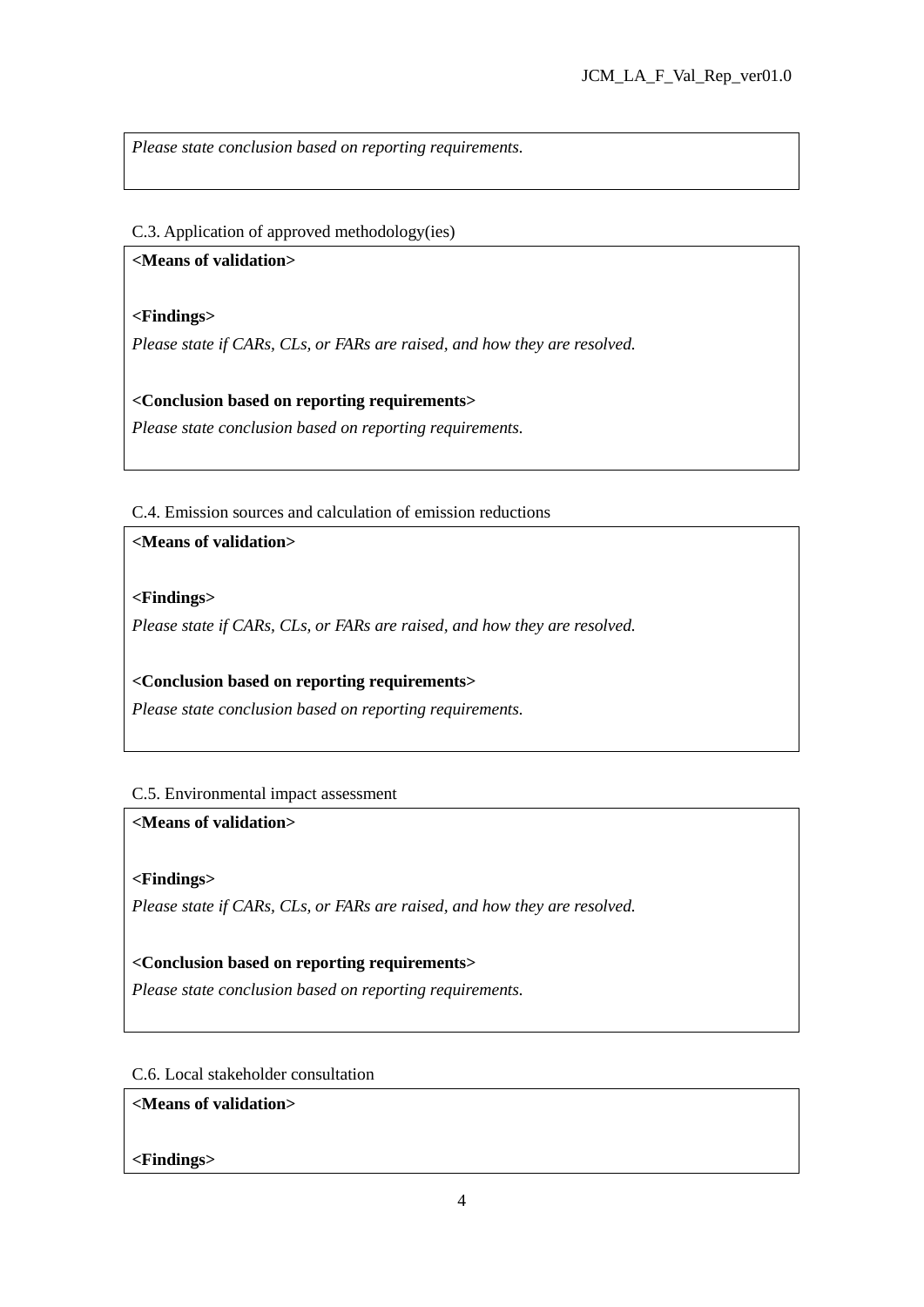*Please state if CARs, CLs, or FARs are raised, and how they are resolved.*

#### **<Conclusion based on reporting requirements>**

*Please state conclusion based on reporting requirements.*

### C.7. Monitoring

### **<Means of validation>**

## **<Findings>**

*Please state if CARs, CLs, or FARs are raised, and how they are resolved.*

### **<Conclusion based on reporting requirements>**

*Please state conclusion based on reporting requirements.*

## C.8. Modalities of Communication

**<Means of validation>**

### **<Findings>**

*Please state if CARs, CLs, or FARs are raised, and how they are resolved.*

## **<Conclusion based on reporting requirements>**

*Please state conclusion based on reporting requirements.*

#### C.9. Avoidance of double registration

### **<Means of validation>**

#### **<Findings>**

*Please state if CARs, CLs, or FARs are raised, and how they are resolved.*

#### **<Conclusion based on reporting requirements>**

*Please state conclusion based on reporting requirements.*

#### C.10. Start of operation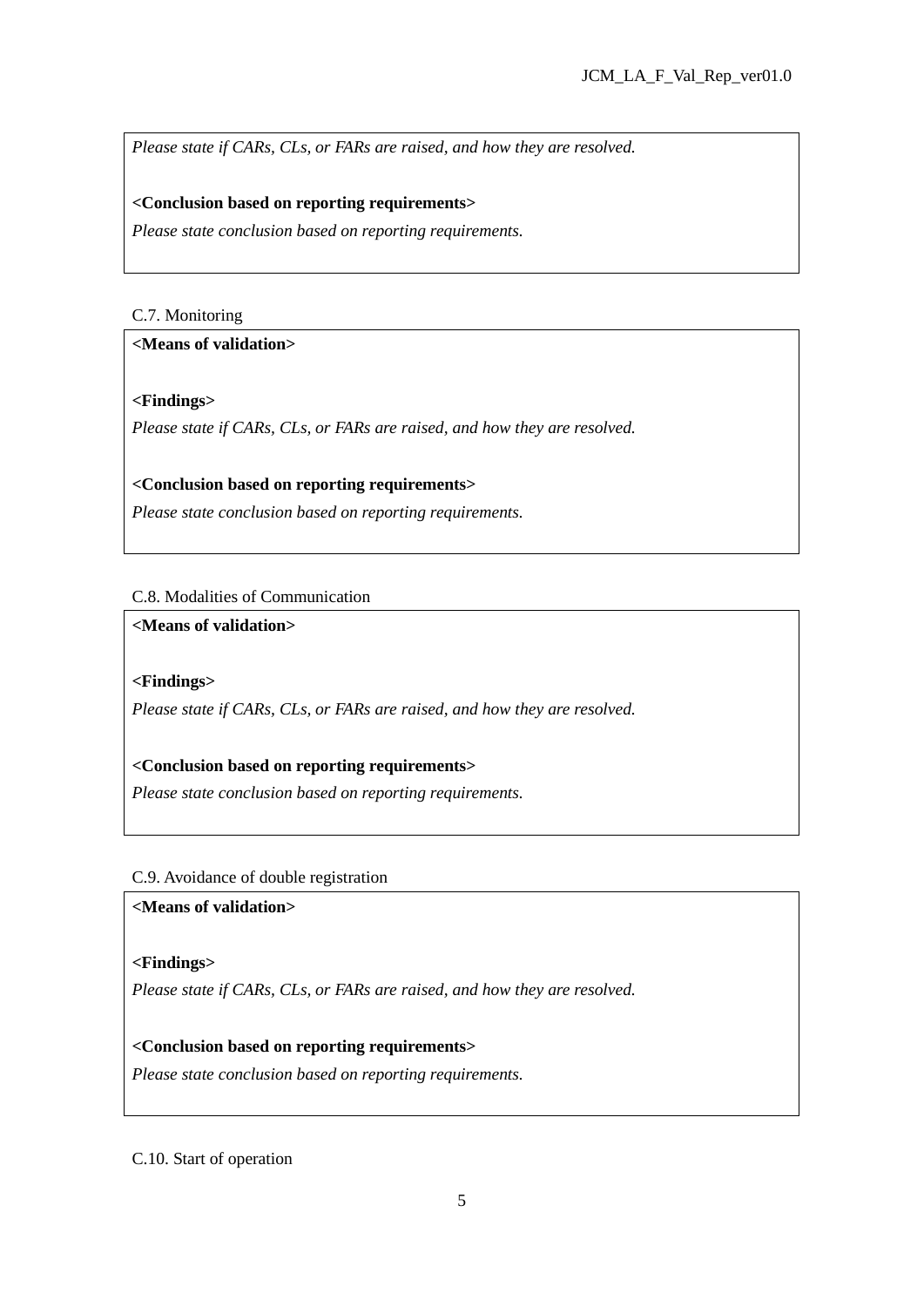## **<Means of validation>**

### **<Findings>**

*Please state if CARs, CLs, or FARs are raised, and how they are resolved.*

#### **<Conclusion based on reporting requirements>**

*Please state conclusion based on reporting requirements.*

## C.11. Other issues

### **<Means of validation>**

## **<Findings>**

*Please state if CARs, CLs, or FARs are raised, and how they are resolved.*

## **<Conclusion based on reporting requirements>**

*Please state conclusion based on reporting requirements.*

# **D. Information on public inputs**

D.1. Summary of public inputs

D.2. Summary of how inputs received have been taken into account by the project participants

## **E. List of interviewees and documents received**

E.1. List of interviewees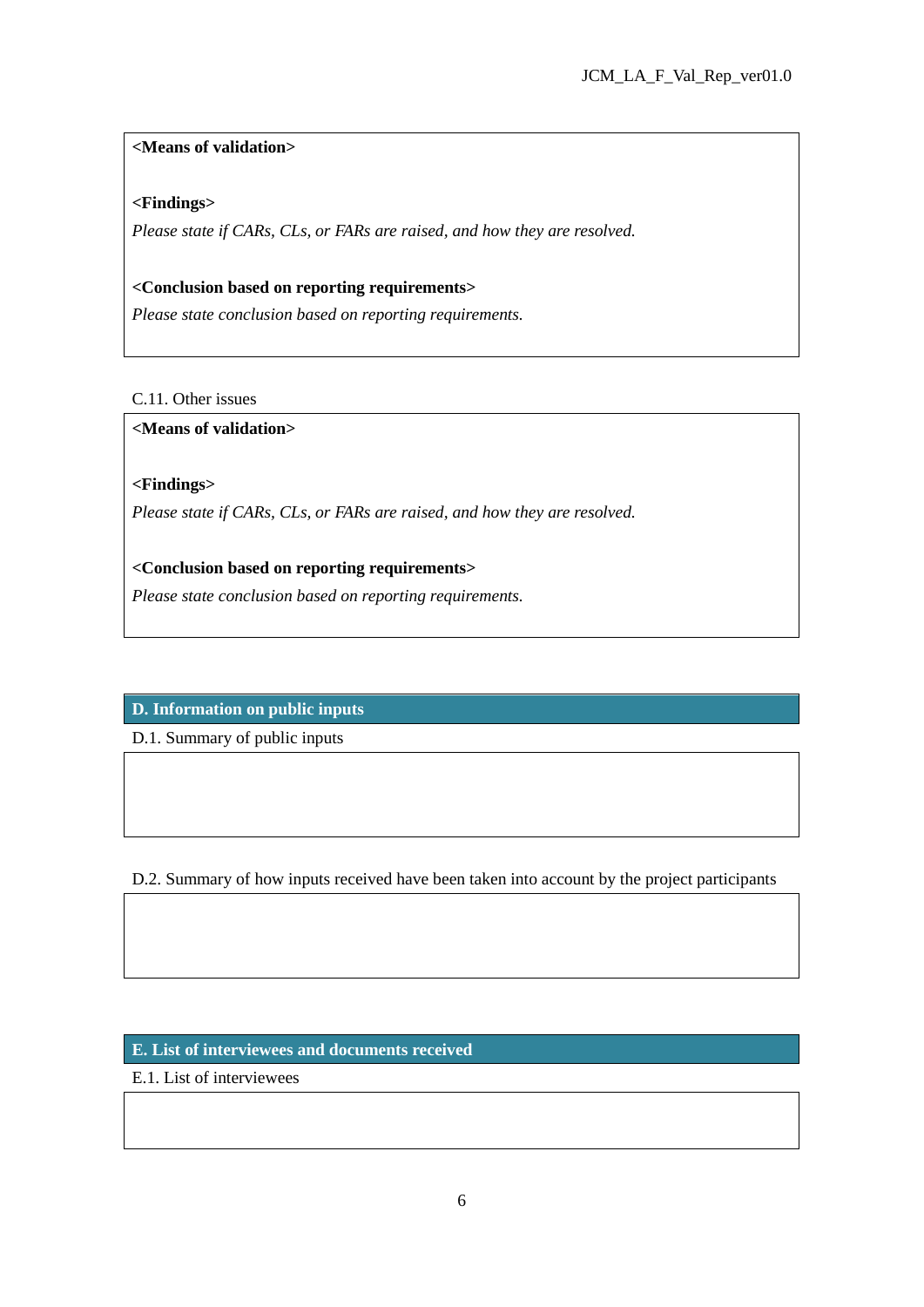E.2. List of documents received